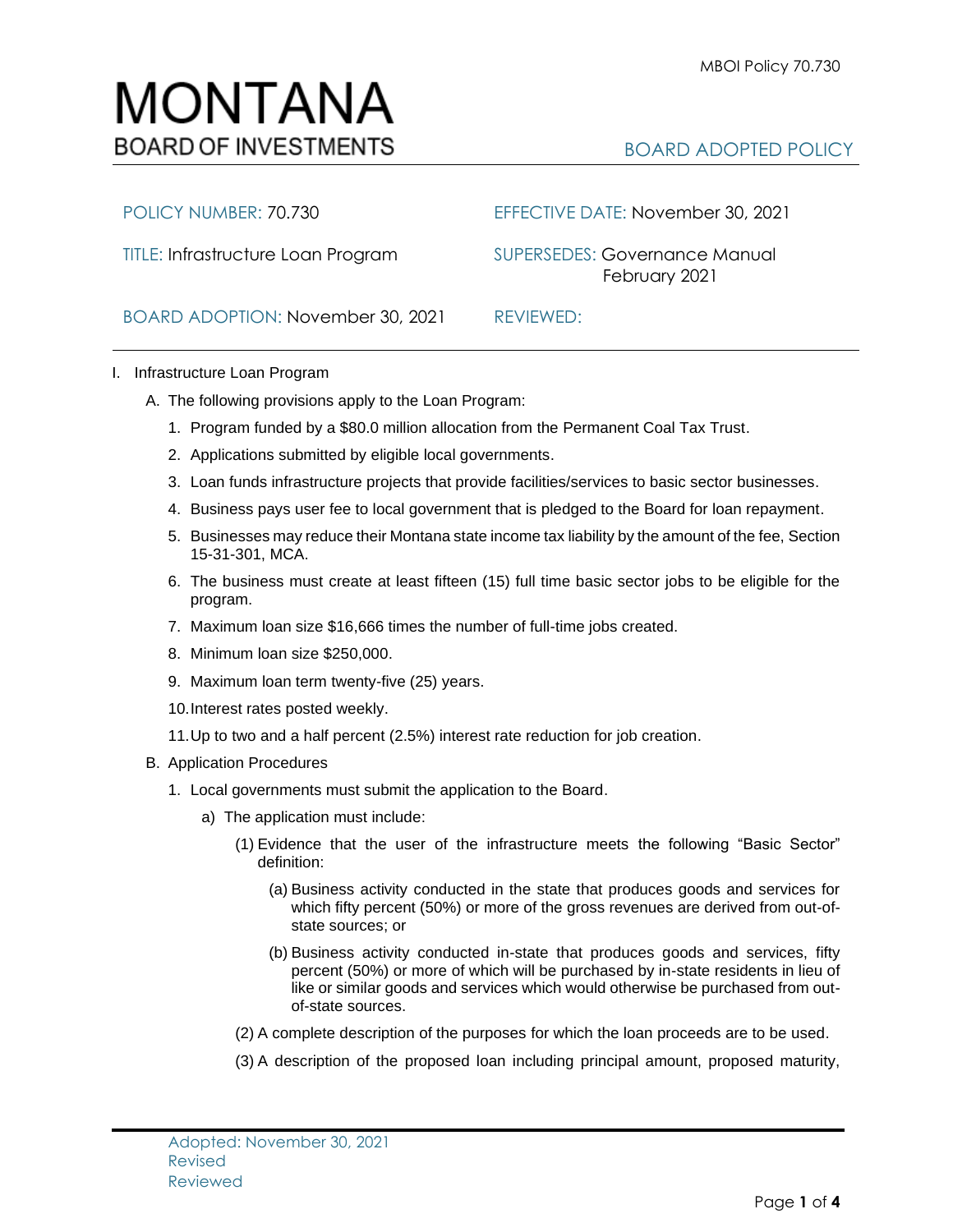proposed repayment schedule, and proposed security.

- (4) Information addressing the following:
	- (a) Estimated number of permanent full-time jobs and their estimated wages, to be created by the project within a four-year period.
	- (b) The impact of the jobs on the state and the community where the project is located.
	- (c) Long-term effect of corporate and personal income taxes estimated to be paid by the business and its employees.
	- (d) The current and projected ability of the community to provide necessary infrastructure for economic and community development purposes.
	- (e) The environmental impact of the project and whether any environmental review or permits are required.
	- (f) Other matters that the Board considers necessary.
	- (g) Information about the business creating the jobs shown on the application form.
- (5) The loan application shall be properly signed and certified by the local government applicant and by the business creating the jobs on its section of the application.
- (6) If the loan is approved, the Board and the local government will enter into a commitment agreement.
- (7) The local government must pass a resolution authorizing the acceptance of the commitment agreement and execute and return the commitment agreement within sixty (60) days of the commitment date or the commitment will expire.
- (8) A development agreement, if applicable, between the local government and the basic sector business must accompany the application.
- C. Ineligible Loans
	- 1. Loans to any local government in default on any obligation.
	- 2. Loans to local governments for infrastructure to businesses in default on any obligation.
	- 3. Loans providing infrastructure to business creating fewer than fifteen (15) jobs in a four (4) year period.
- D. Interest Rates
	- 1. Interest rates, effective for a one-week period, will be posted each Thursday to the Board website.
	- 2. Job credit interest rate reductions are available as per Section I of the Infrastructure Loan Policy.
	- 3. Initial interest rate determined by the interest rate posted on the Commercial Loan Rate Sheet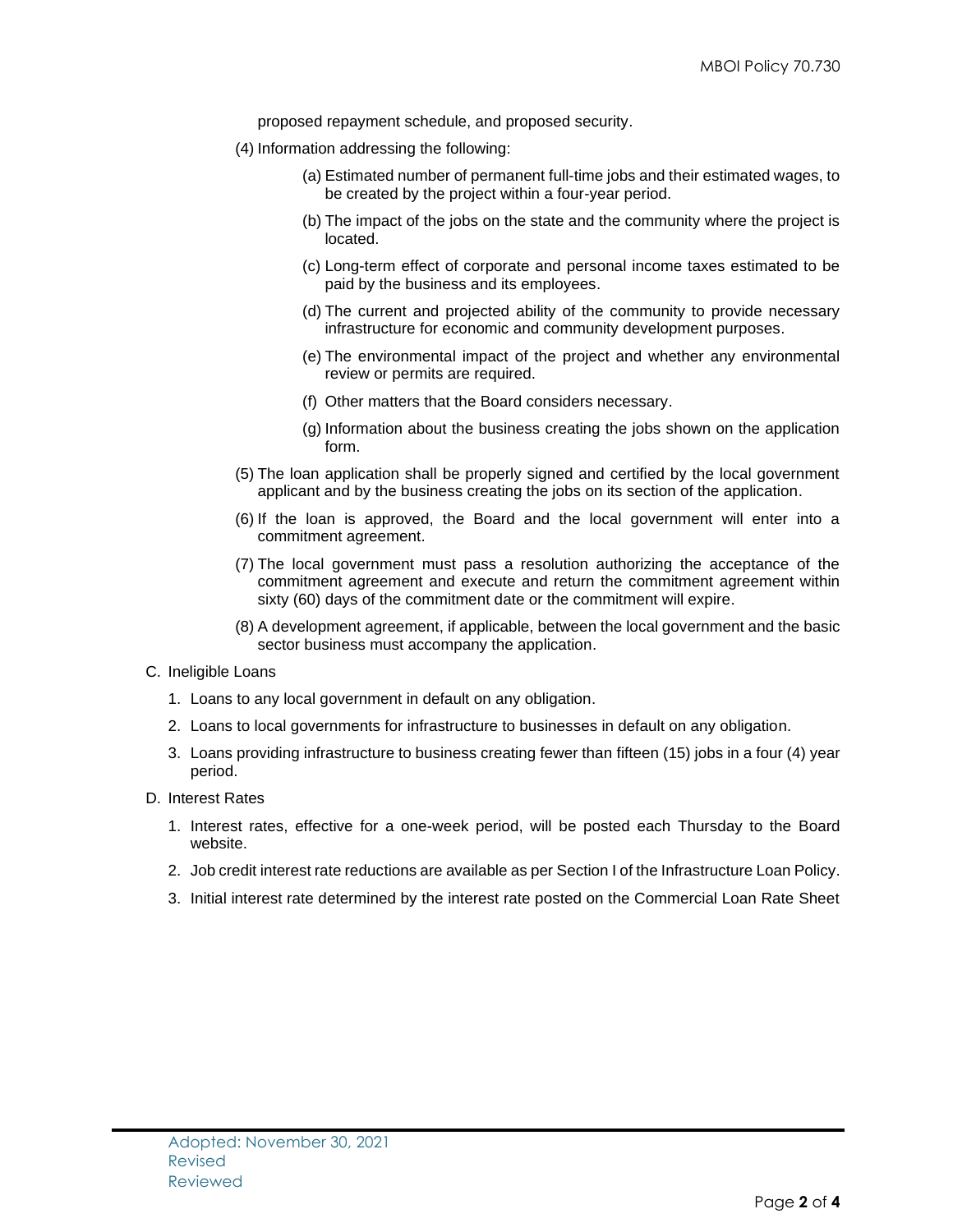on the date the Infrastructure Loan application is received.

- E. Loan Sizing
	- 1. Minimum loan size \$250,000.
	- 2. Maximum loan size \$16,666 per full time job created.
	- 3. All outstanding infrastructure loans limited to \$80.0 million.
- F. Collateral Requirements
	- 1. A note or other evidence of indebtedness.
	- 2. A loan agreement.
	- 3. First mortgage/lien position when appropriate.
	- 4. The local government's pledge of infrastructure fees for repayment of the loan.
	- 5. The loan resolution adopted by the local government.
	- 6. All necessary state, federal and local government permits must be obtained before loan closing.
	- 7. Collateral must have sufficient economic life to support the term of the loan.
	- 8. Personal or corporate guaranty as determined by the Board.
	- 9. Attorney opinion on authority of local government to borrow and the validity of all collateral documents.
	- 10.Attorney opinion to the local government on the legal and binding nature of obligations on the local government and the business for which the infrastructure is provide.
	- 11.Other collateral or loan documents as required by Board.
- G. Appraisals
	- 1. Licensed Montana appraisers are preferred unless there is a specialized property collateral requiring an out of state appraiser.
	- 2. Appraisal requirements are based on the total loan amount shown:
		- a) Up to \$500,000 As required by Board to provide basis for value.
		- b) Over \$500,000 Appraisal Report, as defined by the Uniform Standards of Professional Appraisal Practice.
- H. Other Loan Policy Considerations
	- 1. Loans for infrastructure on leased land will be considered if the lease does not expire prior to loan maturity.
	- 2. Maximum loan terms are twenty-five (25) years.
	- 3. Consultant fees may be financed as part of the larger project but may not be financed on a stand-alone basis.
	- 4. Commercial Loan Policy underwriting criteria will be considered.
	- 5. If there are not a sufficient number of jobs created within the first four (4) years of the infrastructure loan, the basic sector business:
		- a) Will have ninety (90) additional days to create those jobs, or
		- b) Will have to pay down the infrastructure loan to a level which the current number of jobs supports the outstanding loan balance as specified Section E.
	- 6. The business will reimburse the Board for all legal fees and closing costs associated with the